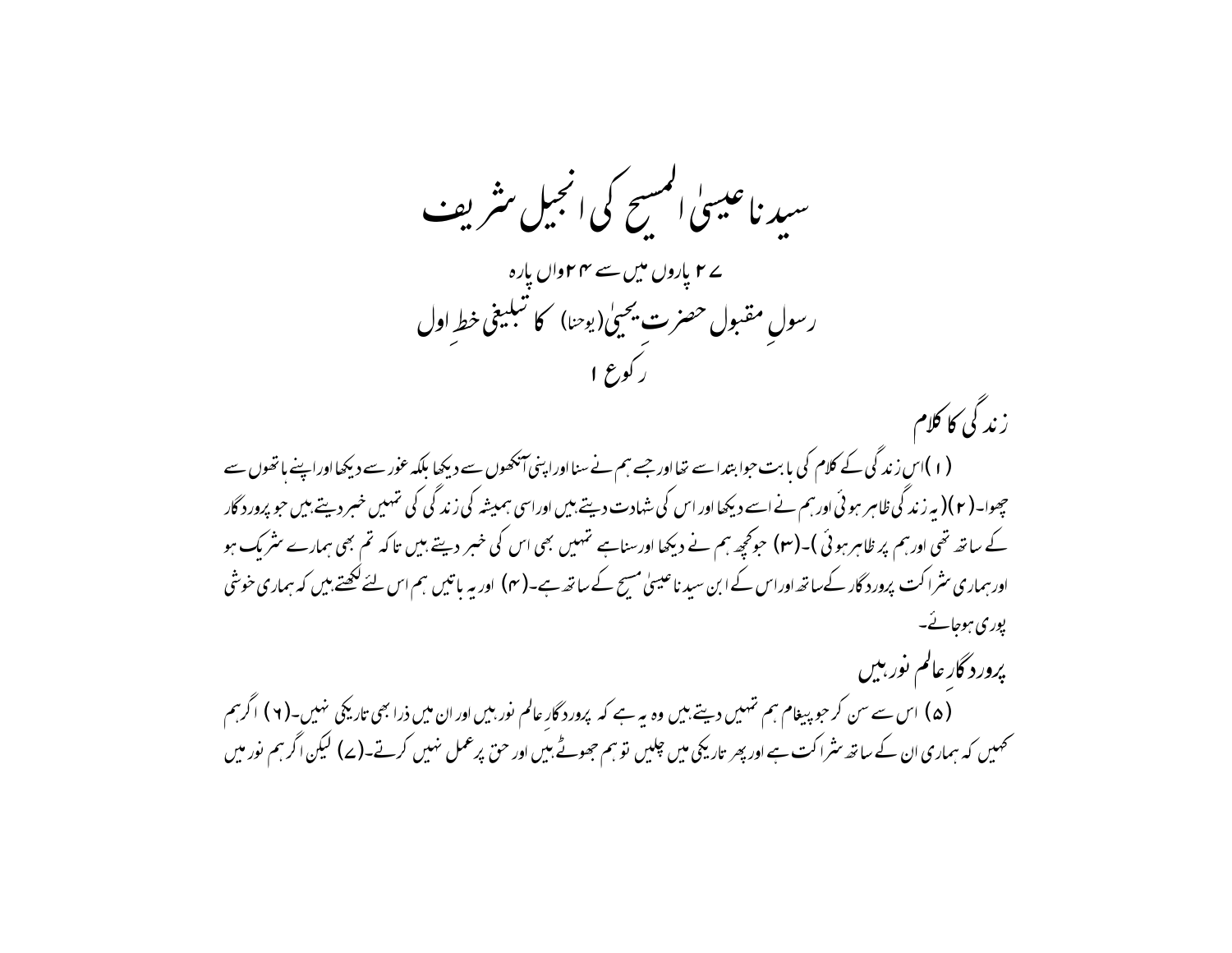چلیں جس طرح کہ وہ نور میں بیں توہماری آپس میں سٹراکت ہے اوران کے ابن سید ناعیسیٰ مسح کا خون ہمیں تمام گناہ سے پاک کرتاہے۔ (۸)اگرہم ٹھمیں کہ ہم بے گناہ بیں تو اپنے آپ کو فریب دیتے ہیں اورہم میں سچائی نہیں۔(۹) اگر اپنے گناہوں کا اقرار کریں تووہ ہمارے گناہوں کے معاف کرنے اور ہمیں ساری بے دینی سے پاک کرنے میں سچے اور عادل بیں۔ ( • ۱ ) اگر تھمیں کہ ہم نے گناہ نہیں کیا توا نہیں جھوٹا ٹھہراتے ہیں اور ان کا کلام ہم میں نہیں ہے۔

ں کو ع ۲

(۱) اسے میرے بچو! بہ پاتیں میں تہمیں اس لئے لکھتا ہوں کہ تم گناہ نہ کرواور اگر کوئی گناہ کرے توپروردگار کے پاس ہمارے ایک مد گار موجود بیں یعنی سید ناعیسیٰ مسح دیا نتدار – ( ۲ ) اوروسی ہمارے گناہوں کا کفارہ بیں اور نہ صرف ہمارے ہی گناہوں کا بلکہ تمام د نیا کے گناہوں کا بھی (۳)اگرہم ان کے صحموں پر عمل کریں گے تواس سے ہمیں معلوم ہوگا کہ ہم انہیں جان گئے ہیں۔(۴) حو کوئی یہ <sup>س</sup>حمتاہے کہ میں اسے جان گیا ہوں اوراس کے صحموں پر عمل نہیں کرتا وہ جھوٹاہے اور اس میں سجا ئی نہیں۔(ھ) باں حبو کوئی اس کے کلام پر عمل کرے اس میں یقیناً پرورد گار کی محبت کامل ہو گئی ہے۔ہمیں اسی سے معلوم ہوتاہے کہ ہم اس میں بیں۔( ۲ ) حبو کوئی یہ کھتاہے کہ میں اس میں قائم ہوں توجاہیے کہ یہ بھی اسی طرح چلے جس طرح وہ چلتے تھے۔

(ے)اےعزیزو! میں تہیں کوئی نیا صحم نہیں لکھتا بلکہ وہی پراناصحم حو سثروع سے تہیں ملاہے۔ یہ پراناصحم وہی کلام ہے حو تم نے سنا ہے۔ ( ۸ ) پھر تہیں ایک نیاضکم لکھتا ہوں اور یہ بات اس پر اور تم پر صادق آتی ہے کیونکہ تاریکی مٹتی جاتی ہے اور حقیقی نور جمکنا سٹروع ہو گیاہے۔ ( ۹ ) حو کوئی یہ کھتاہے کہ میں نور میں ہوں اور اپنے سِائی سے عداوت رکھتاہے وہ ابھی تک تاریخی ہی میں ہے۔( ۰ ۱ ) حو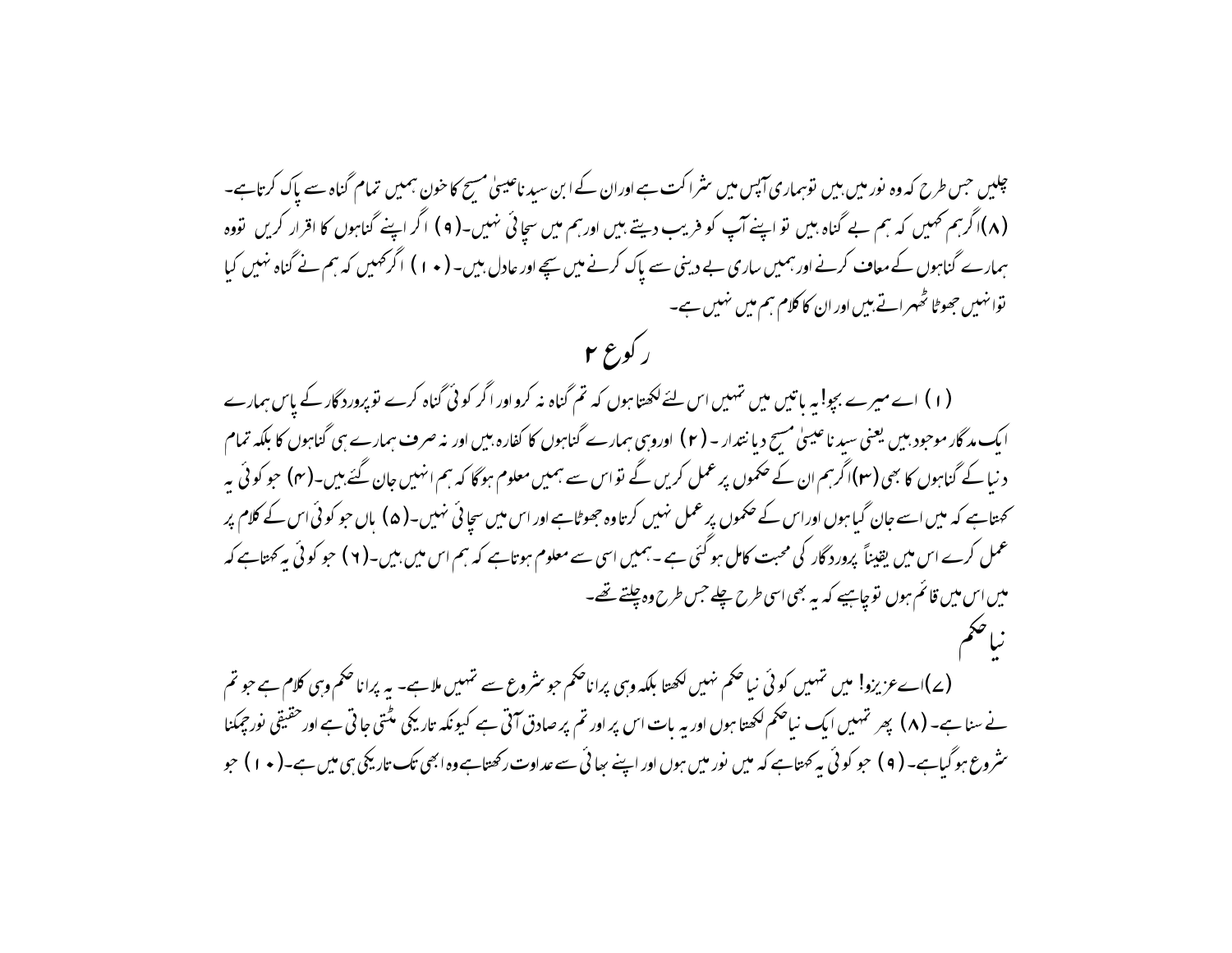کوئی اپنے سائی سے محبت کرتا ہے وہ پور میں رہتاہے اور ٹھو کر نہیں کھانے گا۔(۱۱) لیکن حواینے سائی سے عداوت رکھتاہے وہ تاریکی میں ہے اور تاریکی ہی میں چلتاہے اور بہ نہیں جا نتا کہ کہاں جاتاہے کیونکہ تاریکی نے اس کی انکھیں اندھی کردی ہیں۔

(۱۲) اسے بجو! میں تہیں اس لئے لکھتا ہوں کہ کہ ان کے نام میں تہارے گناہ معاف ہوئے۔(۳)اے بزرگو! میں تہیں اس لئے لکھتا ہوں کہ حوا بتدا سے ہے اسے تم جان گئے ہو۔اے حوالو! میں تہیں اس لئے لکھتا ہوں کہ تم اس سٹریر پر غالب آگئے ہو۔اے لڑکو! میں نے تہیں اس لئے لکھاہے کہ تم پرورد گار کو جان گئے ہو۔(۱۴) اے بزرگو! میں نے تہیں اس لئے لکھاہے کہ حوابتدا سے ہے اس کو تم جان گئے ہو۔اے حوا نو! میں نے تہیں اس لئے لکھاہے کہ تم مضبوط ہو اور پرورد گار کا کلام تم میں قائم رہتاہے ۔اور تم اس سٹریر پر غالب آگئے ہو۔( ۵ ا ) نہ د نیا سے محبت کروان جیپزوں سے حبو د نیامیں بیں حبو کوئی د نیا سے محبت کرتاہے اس میں پرورد گار کی محبت نہیں۔(۱ ۱ ) کیونکہ حوکچھ د نیامیں ہے یعنی جسم کی خواہش اورآنکھوں کی خواہش اور زند گی کی شیخی وہ پرورد گار کی طرف سے نہیں بلکہ دنیا کی طرف سے ہے۔(ے ۱ )دنیااوراس کی خواہش دونوں مڈتی جاتی ہیں لیکن حو پرورد گار کی مرضی پر چلتا ہے وہ اید تک قائم رہے گا۔ (۱۸) اے لڑکو! یہ اخیبر وقت ہے اورجیسا تم نے سناہے کہ مخالف مسح آنے والاہے۔ اس کے موافق اب بھی بہت سے مخالف مسح پیدا ہوگئے،میں۔ اس سے ہم جانتے ہیں کہ یہ اخیر وقت ہے۔( ۹ ) وہ لکتے تو ہم ہی میں سے مگر ہم میں سے تھے نہیں۔اس یئے کہ اگر ہم میں سے ہوتے توہمارے ساتھ رہتے لیکن لکل اس لئے گئے کہ بہ ظاہر ہو کہ وہ سب ہم میں سے نہیں،میں۔( + ٢) اور تم کو تو اس قدوس کی طرف سے مسح کیا گیا ہے اور تم سب تحچھ جانتے ہو۔ ( ۲۱ ) میں نے تہیں اس لئے نہیں لکھا کہ تم سچائی کو نہیں جانتے بلکہ اس لئے کہ تم اسے جانتے ہواور اس لئے کہ کوئی جھوٹ سچائی کی طرف سے نہیں ہے۔(۲۲) کون جھوٹا ہے سوااس کے حوسید ناعیسیٰ کے مسج ہونے کا الکار کرتاہے؟ مخالف مسیح وہی ہے جو پرورد گار اورا بن اللہ کا الکار کرتاہے۔ (۲۳) حبو کوئی ابن اللہ کا الکار کرتاہے اس کے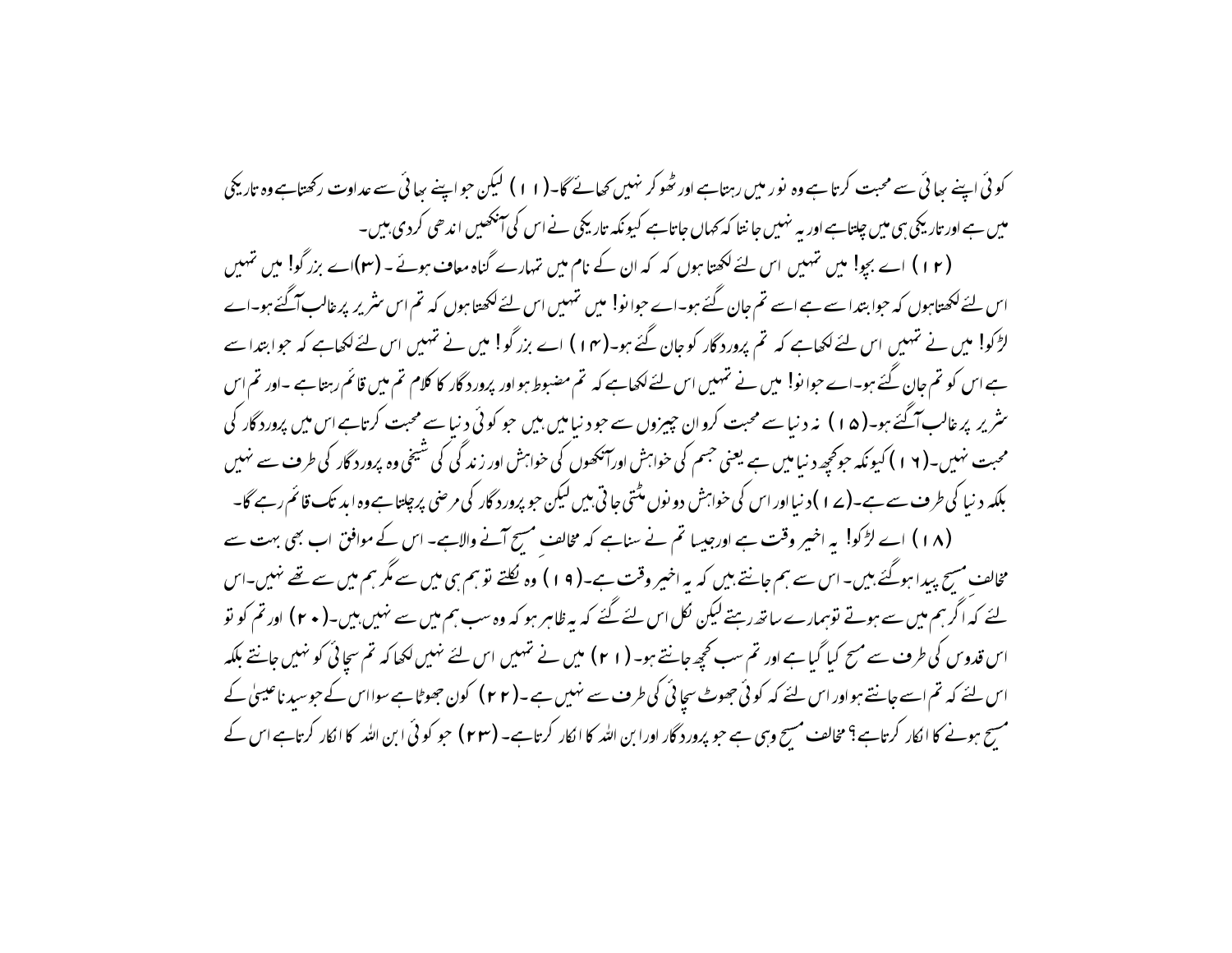یاس پرورد گار بھی نہیں۔حبوا بن اللہ کا اقرار کرتاہے اس کے پاس پرورد گار بھی ہے۔(۲۴) حبو تم نے سٹروع سے سناہےوہی تم میں قائم رہے۔حو تم نے سٹروع سے سنا ہے اگروہ تم میں قائم رہے تو تم بھی ابن اللہ اور اللہ و تبارک تعالیٰ میں قائم رہوگے۔( م ۲ ) اورحس کااس نے ہم سے وعدہ کیاوہ ہمیشہ کی زند گی ہے۔(۲۶) میں نے یہ باتیں تہیں ان کی بابت لکھی بیں حو تہیں فریب دیتے ہیں (۲۷) اور تہارا وہ مسح حواس کی طرف سے کیا گیا تم میں قائم رہتاہے اور تم اس کے محتاج نہیں کہ کوئی تہیں سکھانے بلکہ حس طرح وہ مسح حواس کی طرف سے کبا گیا نتہیں سب باتیں سکھاتاہے اور سچاہے اور جھوٹا نہیں اور حس طرح اس نے نتہیں سکھایا اسی طرح تم اس میں قائم رہتے ہو۔(۲۸) عرِّ ص اے بجو! اس میں قائم رہو تاکہ حب وہ ظاہر ہوئیں ۔تو ہمیں دلیری ہواور ہم ان کےآنے پر ان کے سامنے سرمندہ نہ ہوں۔( ۲ ۹ ) اگر تم جانتے ہو کہ وہ سچے ہیں تو یہ بھی جانتے ہو کہ حو کوئی سچائی کے کام کرتا ہےوہ ان سے پیدا ہواہے۔ ر کورع میں

(۱)دیکھو پرورد گار عالم نے ہم سے کیسی محبت کی ہے کہ ہم نے پرورد گار کے فر زند کھلائے اور ہم بیں بھی۔ دنیا ہمیں اس لئے نہیں جانتی کہ اس نے انہیں بھی نہیں جانا۔( ۲ )عزیزو! ہم اس وقت پرورد گار کے فرز ند بیں اورابھی تک بہ ظاہر نہیں ہوا کہ ہم کیانحچھ ہوں گے -اتنا جانتے ہیں کہ حب وہ ظاہر ہونگے تو ہم بھی ان کی مانند ہوں گے کیونکہ ان کو ویسا ہی دیکھیں گے جیساوہ بیں-(۳) اور حو کوئی ان سے بہ امبد رکھتاہے اپنےآپ کوویسا ہی پاک کرتاہے جیسےوہ پاک ہیں۔( مہ)حو کوئی گناہ کرتاہےوہ سٹرع کی مخالفت کرتاہےاور گناہ سٹر کی مخالفت ہی ہے۔( ۵ ) اور تم جانتے ہو کہ وہ اس لئے ظاہر ہوئے تھے کہ گناہوں کواٹھالے جائیں اوران کی ذات میں گناہ نہیں۔( ۲ )حو کوئی ان میں قائم رہتا ہےوہ گناہ نہیں کرتا۔حو کوئی گناہ کرتا ہے نہ اس نے انہیں دیکھااور نہ جاناہے۔(ے)اے بچو! کسی کے فریب میں نہ آنا۔ حبوس<sub>ت</sub>ا ئی کے کام کرتاہے وہی ان کی طرح س<sub>ت</sub>اہے۔( ۸) حبوشخص گناہ کرتاہے وہ ابلیس مر دود سے ہے کیونکہ ابلیس *مثر*وع ہی سے گناہ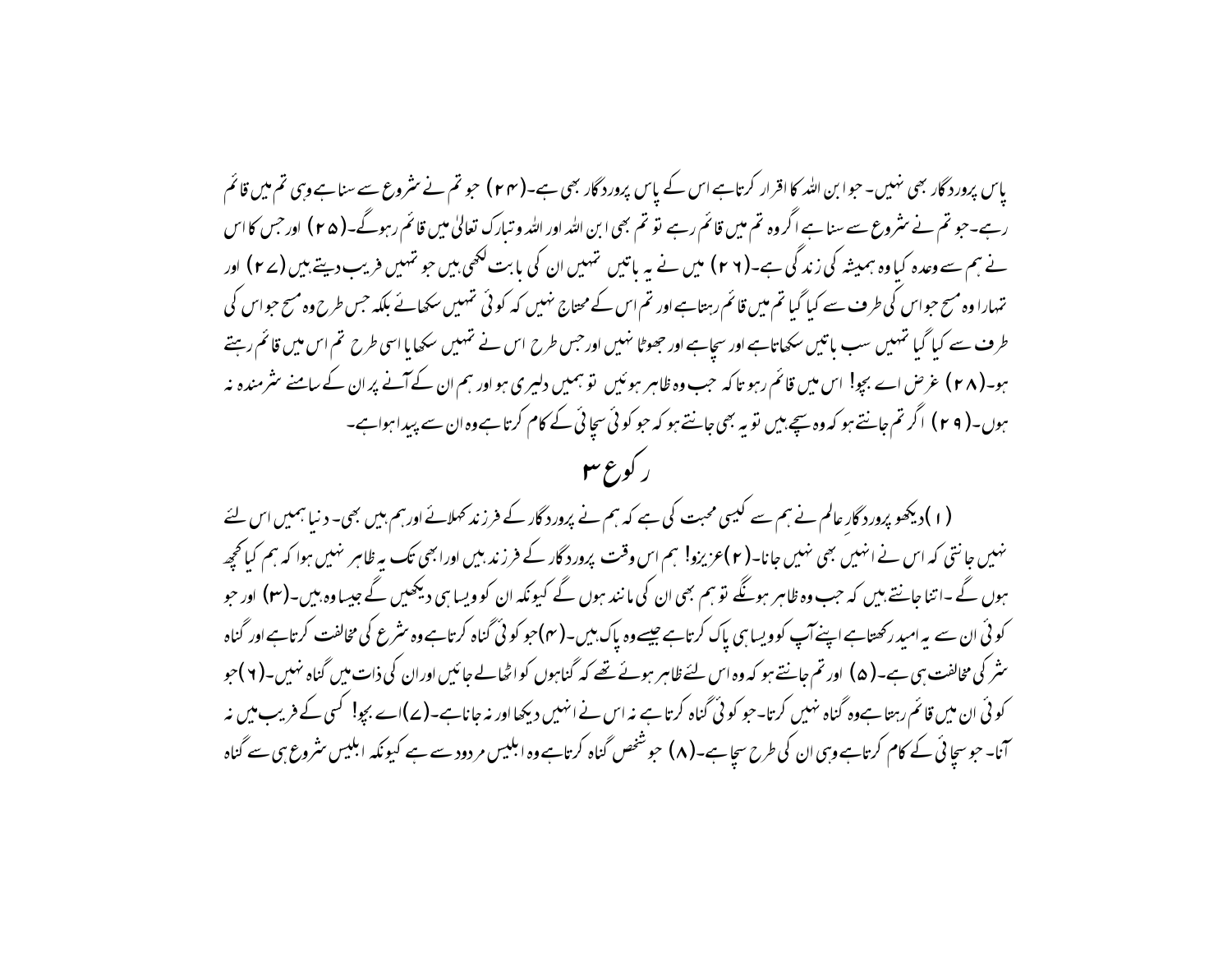کرتاریا ہے۔ابن الٹد اسی لئے ظاہر ہوئے تھے کہ ابلیس مر دود کے کاموں کومٹائیں۔( ۹ ) حبو کوئی پرورد گار سے پیدا ہواہےوہ گناہ نہیں کرتا کیونکہ ان کا تخم اس میں رہتاہے بلکہ وہ گناہ کرہی نہیں سکتاکیونکہ پروردگار سے پیدا ہواہے۔(• ۱ ) اسی سے پروردگار عالم کے فرزند اورابلیس کے فرزند ظاہر ہوتے بیں ۔حو کوئی دیا نتداری کے کام نہیں کرتاوہ پرورد گار سے نہیں اور وہ بھی حواپنے ہیا ئی سے محبت نہیں ر کھتا۔ ایک دوسمرے سے محبت (۱۱) کیونکہ حو پیغام تم نے مثروع سے سناوہ یہ ہے کہ ہم ایک دوسرے سے محبت کریں۔(۱۲)اور قائن کی مانند نہ بنیں حواس مثریر سے تھا اور حس نے اپنے ہیا ئی کو قتل کیا اور اس نے کس واسطے اسے قتل کیا؟ اس واسطے کہ اس کے کام برُے تھے اوراس کے ہیا ئی کے کام سجائی کے تھے۔ (۱۳)اے دینی سائیو! اگر دنیا تم سے عداوت رکھتی ہے تو تعجب نہ کرو۔(۱۴) ہم جانتے بیں کہ موت سے لکل کرزند گی میں داخل ہوگئے کیونکہ ہم ہیائیوں سے محبت کرتے ہیں۔ حومحبت نہیں کرتاوہ موت کی حالت میں رہتاہے۔ (۵۱) حو کوئی اپنے بھائی سے عداوت رکھتاہے وہ خونی ہے اور تم جانتے ہو کہ کسی خونی میں ہمیشہ کی زند گی موحود نہیں رہتی۔(۱۲) ہم نے محبت کواسی سے جانا ہے کہ انہوں نے ہمارے واسطے اپنی جان دے دی اور ہم پر بھی ہیا ئیو کے واسطے جان دینا فرص ہے۔(ے 1 )جس کسی کے پاس د نیا کامال ہواور وہ اپنے بھائی کومحتاج دیکھ کررحم کرنے میں درینے کرے تواس میں پرورد گار کی محبت کیونکر قائم رہ سکتی ہے؟ (۱۸) اے بجو! ہم کلام اور زبان ہی سے نہیں بلکہ کام اور سچائی کے ذریعہ سے محبت کریں۔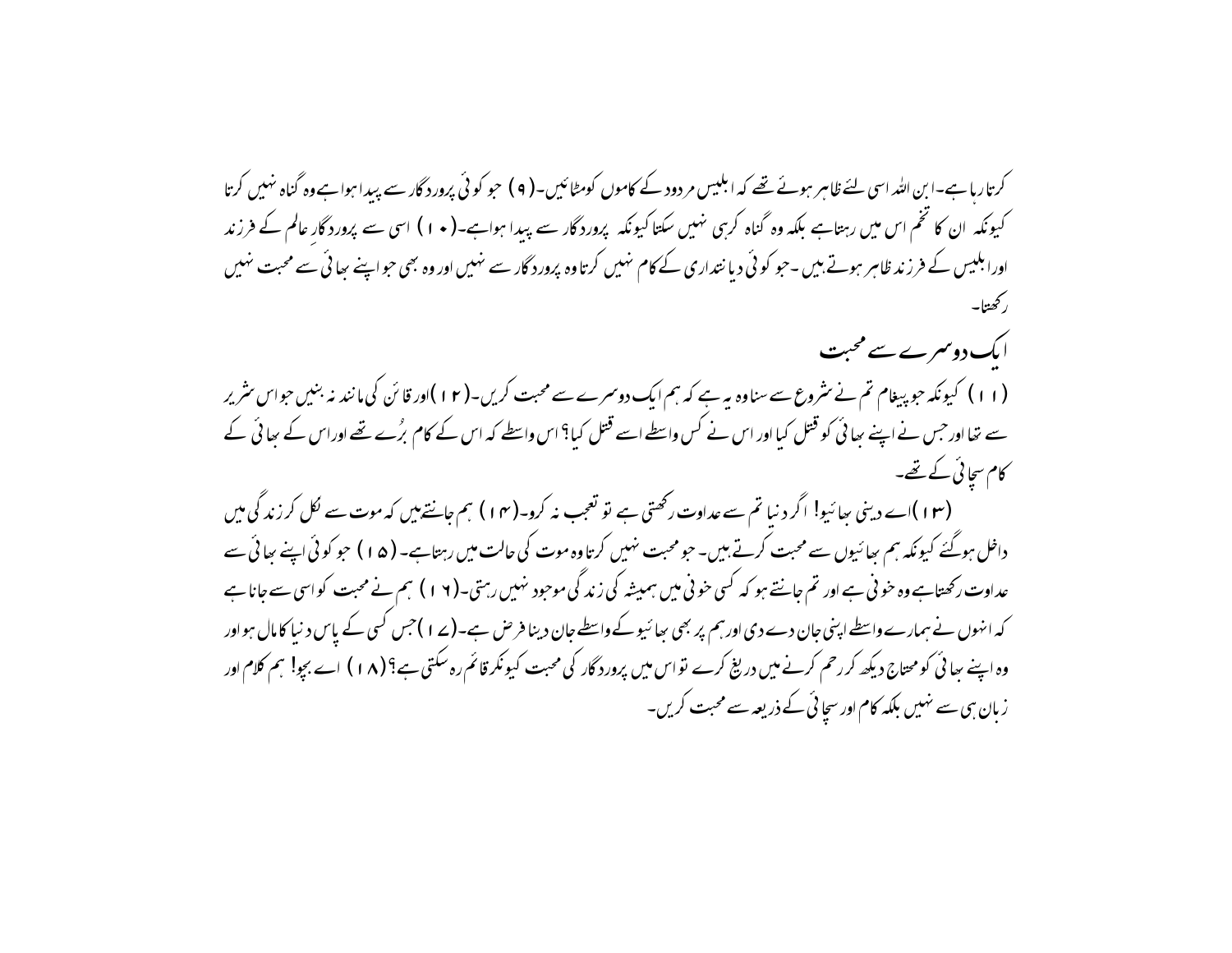( ۱۹) اس سے ہم جانیں گے کہ حق کے بیں اور حس یات میں ہمارا دل ہمیں الزام دے گا اس کے بارے میں ہم اس کے حصنور اپني دل جمعی کریں گے ۔( • ۲ ) کیونکہ پرورد گار ہمارے دل سے بڑے بیں اور سب کجھ جانتے بیں۔ ( ۱ ۲ )اے عزیز! جب ہمارا دل ہمیں الزام نہیں دیتا تو ہمیں پرورد گار کے سامنے دلپر ی ہوجاتی ہے۔ (۲۲)اورجو تحیّہ ہم مانگتے ہیں وہ ہمیں ان کی طرف سےملتاہے کیونکہ ہم انکے حکموں پر عمل کرتے ہیں اور حوکچھ وہ پسند کرتے ہیں اسے بحالاتے ہیں۔(۲۳ ) اوران کا حکم یہ ہے کہ ہم ابن الله سيد ناعيسلى مسح کے نام پر ایمان لائیں اورجیسا انہوں نے ہمیں حکم دیا اس کے موافق آپس میں محبت کریں۔ (۲۴) اورحوان کے حکموں پر عمل کرتاہے وہ ان میں اور یہ اس میں قائم رہتے ہیں اوراسی سے یعنی اس روح سے حوا نہوں نے ہمیں عطا فرما ئی ہے ہم جانتے ہیں کہ وہ ہم میں قائم رہتے ہیں۔ ا کوع م

(۱) اے عزیزو! ہرایک روح کا یقین نہ کروبلکہ روحوں کوآزماؤ کہ وہ پرورد گار کی طرف سے بیں یا نہیں کیونکہ بہت سے جھوٹے نبی د نیامیں لکل کھڑے ہوئے ہیں ۔( ۲ ) پرورد گار کےروح کو تم اس طرح پہچان سکتے ہو کہ حبو کو ئی روح اقرار کرے کہ سید ناعیسیٰ مسح مجسم ہو کر آئے بیں وہ پرورد گار کی طرف سے بیں (۳) اور حبو کوئی روح سید ناعیسیٰ کا اقرار نہ کرے وہ پرورد گار کی طرف سے نہیں اور یہی مخالف مسح کی روح ہے جس کی خسر تم سن چکے ہو کہ وہ آنے والی ہے بلکہ اب بھی د نیامیں موحود ہے۔(مہ) اے بچو! تم پرورد گار سے ہواور ان پرغالب آگئے ہو کیونکہ حو تم میں ہے وہ اس سے بڑا ہے حود نیامیں ہے۔(۵) وہ دنیا سے ہیں ۔اس واسطے دنیا کی سی کھتے ہیں اور دنیاان کی سنتی ہے۔( ۲ ) ہم پرورد گار سے بیں۔ حو پرورد گار کو جا نتا ہے وہ ہماری سنتاہے۔ حو پرورد گار سے نہیں وہ ہماری نہیں سنتا۔اسی سے ہم حق کی روح اور گھراہی کی روح کو پہچان لیتے ہیں۔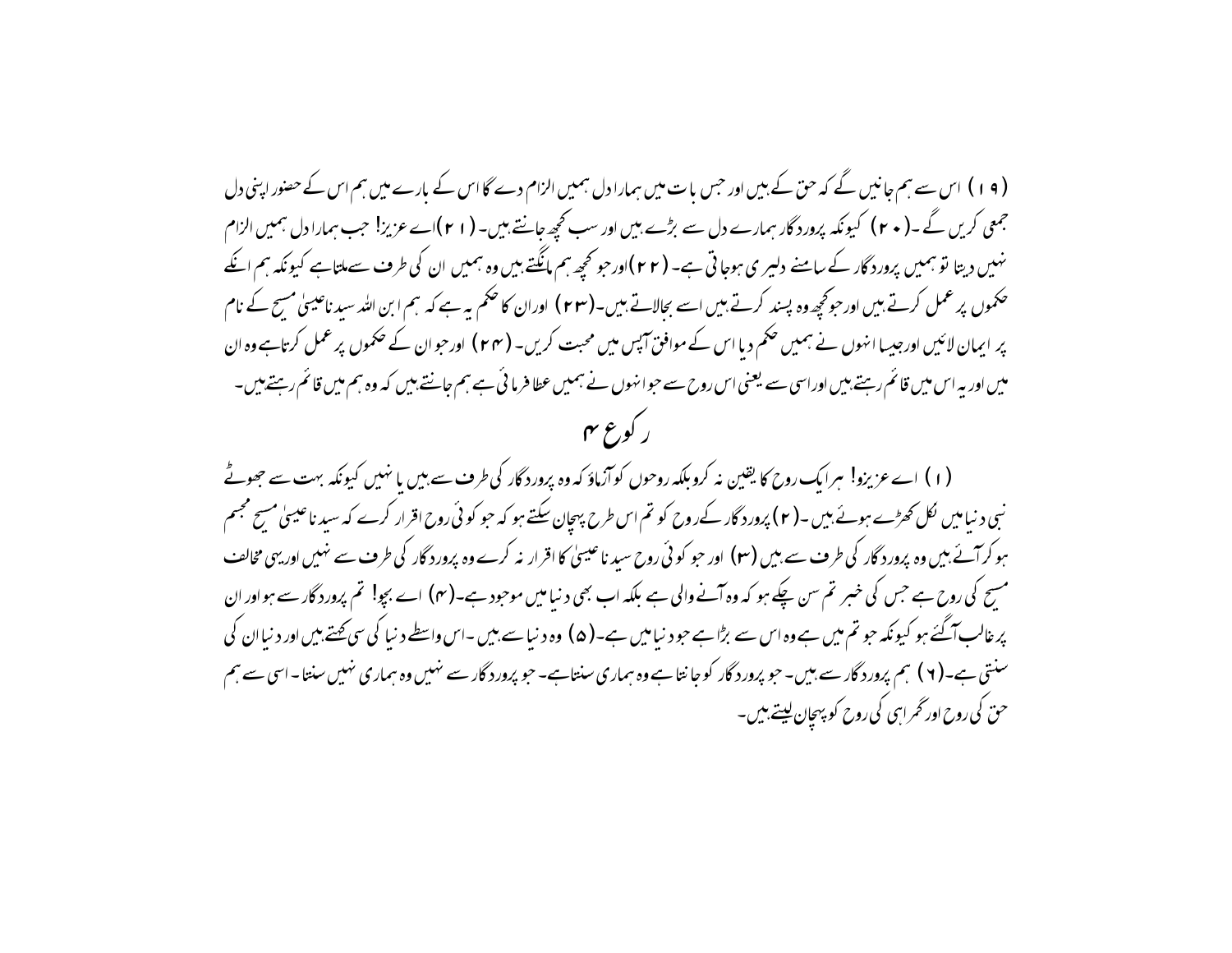پرورد گار عالم محبت، بیں (ے)اے عزیزو! آؤہم ایک دوسرے سے محبت کریں کیونکہ محبت پرورد گار کی طرف سے ہے اور حو کوئی محبت کرتاہے وہ پرورد گار سے پیدا ہوا ہے اور پرورد گار عالم کو جانتا ہے ۔(۸) جو محبت نہیں کرتا وہ پرورد گار کو نہیں جانتا کیونکہ پرورد گار محبت بیں۔( ۹ )حبومحبت پرورد گار کو ہم سے ہے وہ اس سے ظاہر ہو ئی کہ پرورد گار نے اپنے اکلوتے ابن کو د نیامیں بھیجاہے تا کہ ہم ان کے سبب سے زندہ رہیں۔( • ۱ ) محبت اس میں نہیں کہ ہم نے پرورد گار سے محبت کی بلکہ اس میں ہے کہ انہوں نے ہم سے محبت کی اور ہمارے گناہوں کے کفارہ کے لئے اپنے ابن کو بھیجا ۔(۱۱) اے عزیزو! حب پرورد گار نے ہم سے ایسی محبت کی توہم پر بھی ایک دوسمرے سے محبت کرنا فرص ہے۔ (۱۲) پرورد گار کو کسجی کسی نے نہیں دیکھا۔ اگرہم ایک دوسرے سے محبت کرتے ہیں تو پرورد گار ہم میں قبام کرتے ہیں اوران کی محبت ہمارے دل میں کامل ہو گئی ہے۔ (۱۳) حیونکہ انہوں نے اپنے روح میں سے ہمیں دیا ہے اس سے ہم جانتے بیں کہ ہم ان میں قائم رہتے ہیں اور وہ ہم میں ۔(۱۴ ) اورہم نے دیکھ لیا ہے اور شہادت دیتے ہیں کہ پرورد گار نے ابن الله كو د نیا كامنىچى کرکے بھیجا ہے۔(ھ۱) حو کوئی اقرار کرتاہے کہ سید ناعیسیٰ ابن اللہ بیں اللہ و تبارک تعالیٰ اس میں قیام کرتے بیں اور وہ پاک پرورد گار میں۔(۱۲) حبو محبت پرورد گار کو ہم سے ہے اس کو ہم جان گئے اور ہمیں اس کا یقین ہے۔ پرورد گار محبت بیں اور حبو محبت میں قائم رہتاہے وہ پرورد گار عالم میں قائم رہتاہے اور پرورد گار اس میں قائم رہتے ہیں۔(ے ا ) اسی سبب سے محبت ہم میں کامل ہو گئی ہے تا کہ ہمیں عدالت کے دن دلپری ہو کیونکہ جیسےوہ بیں ویسے ہی دنیامیں ہم بھی بیں۔(۱۸)محبت میں خوف نہیں ہوتا بلکہ کامل محبت خوف دور کردیتی ہے کیونکہ خوف سے عذاب ہوتاہے اور کوئی خوف کرنے والامحبت میں کامل نہیں ہوا۔( ۱۹) ہم اس لئے محبت کرتے ہیں کہ پہلے انہوں نے ہم سے محبت کی۔( • ۲) اگر کوئی تھے کہ میں پرورد گار سے محبت کرتا ہوں اور وہ اپنے ہیا ئی سے عداوت کرے توجھوٹا ہے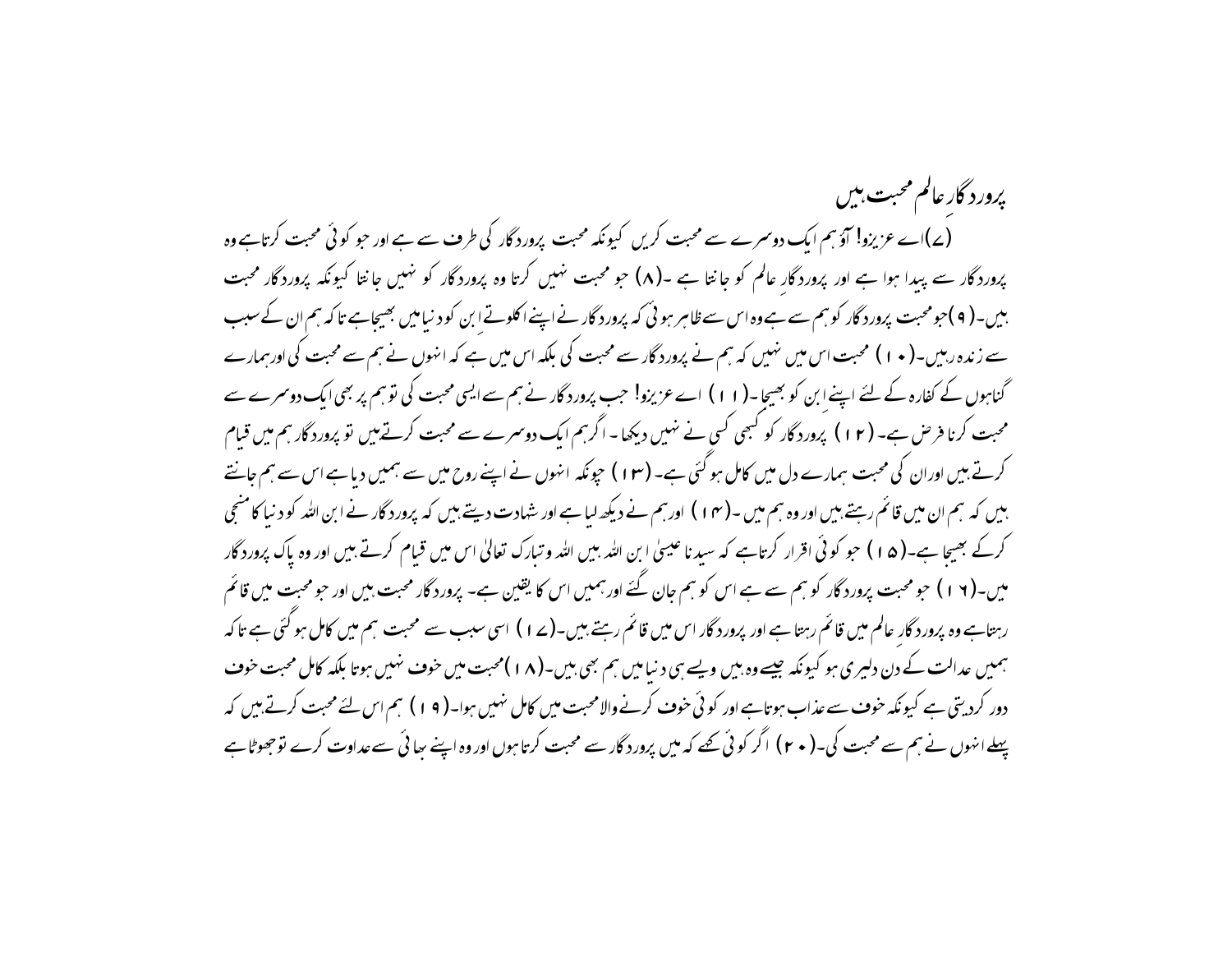کبونکہ حو اپنے بھائی سے جسے اس نے دیکھاہے محبت نہیں کرتا وہ پرورد گار سے بھی جسے اس نے نہیں دیکھا محبت نہیں کرسكتا۔ ( ۲۱)اورہم کوان کی طرف سے یہ صحم ملاہے کہ حبو کوئی پرورد گار عالم سے محبت کرتا ہے وہ اپنے ہعائی سے بھی محبت کرے۔ ر کورع ۵

(۱) جس کا یہ ایمان ہے کہ سید ناعیسیٰ ہی مسح بیں وہ پرورد گار سے پیدا ہواہے اور حو کوئی والد سے محبت کرتاہے وہ اس کی اولاد سے بھی محبت کرتا ہے۔( ۲ ) حب ہم پرورد گار سے محبت کرتے اوران کے صحموں پر عمل کرتے ہیں تو اس سے معلوم ہوجاتاہے کہ پرورد گار کے فرزندوں سے بھی محبت کرتے ہیں۔(۳)اور پرورد گار کی محبت یہ ہے کہ ہم ان کے صموں پر عمل کریں اوران کے صمم سخت نہیں۔( سی) حبو کوئی پرورد گار سے پیدا ہواہے وہ د نیا پر غالب آتا ہے اور وہ غلیہ حس سے د نیامغلوب ہوئی ہے ہماراایمان ہے۔( ۵ )د نیا کا مغلوب کرنے والا کون ہے سوااس شخص کے جس کا یہ ایمان ہے کہ سید ناعیسیٰ مسح ابن اللہ بیں ؟

( ۲ ) یہی ہے وہ حبو یا نی اور حون کے وسیلہ سے آئے تھے یعنی سید ناعیسیٰ مسح وہ نہ فقط یا نی کے وسیلہ سے بلکہ یا نی اور حون دو نوں کے وسیلہ سے آئے تھے۔( ۷) اور حو گواہی دیتا ہے وہ روح ہے کیونکہ روح سچائی ہے۔ (۸) اور گواہی دینے والے تین بیں۔ روح اور یا فی اور خون اور یہ تیننوں ایک ہی بات پر متفق ہیں۔ ( ۹ ) جب ہم آدمیوں کی شہادت قبول کرلیتے ہیں تو پرورد گار کی شہادت تواس سے بڑھ کرہے اور پرورد گار کی شہادت ہہ ہے کہ انہوں نے اپنے ابن اللہ کے حق میں شہادت دی ہے۔( • ۱ ) حوا بن اللہ پر ایمان رکھتاہے وہ اپنےآپ میں شہادت رکھتاہے۔جس نے اللہ و تبارک تعالیٰ کا یقین نہیں کیا اس نے اسے جھوٹا ٹھہرایا کیونکہ وہ اس شہادت پر حبو پرورد گار نے اپنے ابن اللہ کے حق میں دی ہے ایمان نہیں لایا-(۱۱)اور وہ شہادت یہ ہے کہ پرورد گار نے ہمیں ہمیشہ کی زند گی عطا فرما ئی اور بہ زند گی ان کے ا بن میں ہے۔( ۱۲ ) حس کے پاس ابن اللہ بیں اس کے پاس زند کی ہے اور حس کے پاس ابن اللہ نہیں اس کے پاس زند کی بھی نہیں۔